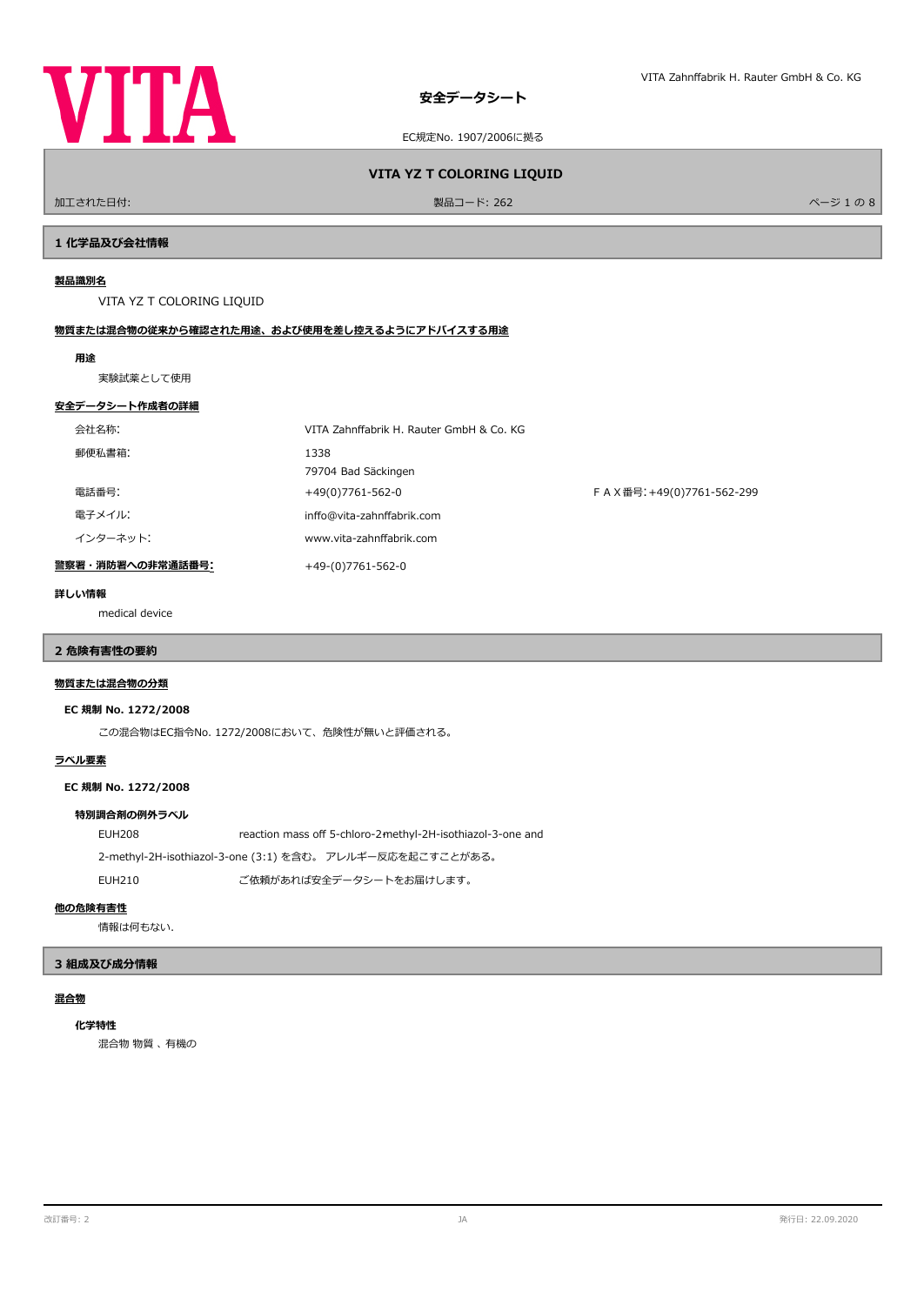

EC規定No. 1907/2006に拠る

### **VITA YZ T COLORING LIQUID**

ールエされた日付: スページ 2 の 8 8 8 8 9 8 8 8 9 8 8 8 9 8 8 9 8 8 9 8 8 9 8 8 9 8 8 9 8 8 9 8 8 9 8 8 9 8 8 9 8 8 9 8 8 9

### **危険有害成分**

| CAS番号      | 化学名                                                                                                                                                                          | 数量 |
|------------|------------------------------------------------------------------------------------------------------------------------------------------------------------------------------|----|
|            | GHS 分類                                                                                                                                                                       |    |
| 55965-84-9 | reaction mass off 5-chloro-2-methyl-2H-isothiazol-3-one and<br>2-methyl-2H-isothiazol-3-one (3:1)                                                                            |    |
|            | Acute Tox. 2, Acute Tox. 2, Acute Tox. 3, Skin Corr. 1C, Eye Dam. 1, Skin Sens. 1A,<br>Aquatic Acute 1, Aquatic Chronic 1; H330 H310 H301 H314 H318 H317 H400 H410<br>EUH071 |    |

HおよびEUH条項の表記: 16章を参照すること 。

#### **4 応急措置**

### **必要な応急手当の記述**

#### **吸い込んだ後に**

新鮮な空気を入れること. 呼吸困難または呼吸停止のときは、人工呼吸を開始すること。 医師の処置を必要と

する.

### **皮膚に付着した後に**

皮膚に触れた場合、直ちに多量の水 かつ せっけんで洗い流すこと. 汚染された衣類を直ちに全て脱ぎ,再使

用する場合には洗濯をすること。 皮膚刺激が生じた場合:医師の診断/手当てを受けること。

### **目に付着した後に**

直ちに洗眼用シャワーまたは水で、注意深く念入りに洗い流すこと.

#### **葛下後**

嘔吐したら、吸入しないよう注意すること。 直ちに口をすすぎ、たくさんの水を飲むこと.

### **最も重要な症状および作用、急性および後発性**

情報は何もない.

### **緊急治療および特別処置が必要な兆候**

症状に応じて処置すること。

#### **5 火災時の措置**

#### **消火剤**

### **適切な消火剤**

消火対策を、周辺地域に適合するよう調整すること.

#### **物質または混合物特有の危険有害性**

発火性ではない 。

### **消防士のための事前注意事項**

火災の場合: 自給式呼吸器具を着用すること。

#### **追加の指摘**

汚染された消火用水は、分別して回収すること. 排水管や自然水系に流入させないこと.

#### **6 漏出時の措置**

### **人体に対する予防措置、保護具および緊急時措置**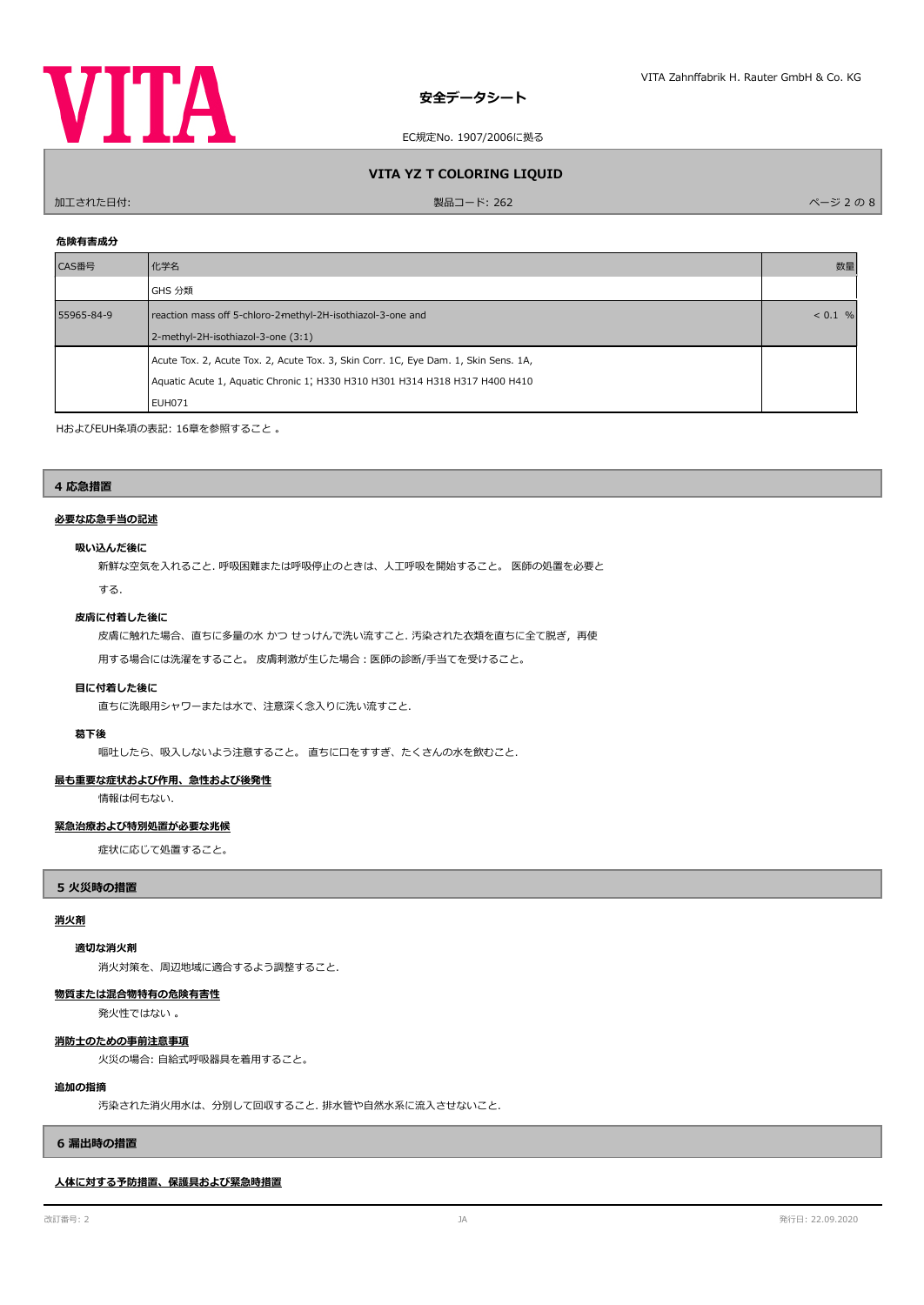

EC規定No. 1907/2006に拠る

### **VITA YZ T COLORING LIQUID**

ールエされた日付: ファイン・ファイル アイディスク あいしゃ あいしゃ あいしゃ かいしゃ 製品コード: 262 プログラム かいしゃ アイディスク しゅうしゅう スタッチ しゅうしょく ページ 3 の 8

個人用の保護具を使用すること。

### **環境に対する予防措置**

下水道、あるいは自然水系に流入させないこと.

### **封じ込めおよび浄化方法と機材**

液体を凝固させる材質(砂、珪藻土、酸結合剤、万能接着剤)を用いて、取り除くこと. その受け入れた物

質は、廃棄物処理の章に従って、取り扱うこと.

#### **他のセクションを参照**

安全取扱い: 参照箇所 節 7

個人用保護具: 参照箇所 節 8

廃棄物処理: 参照箇所 節 13

### **7 取扱い及び保管上の注意**

### **安全な取扱のための予防措置**

### **安全取り扱い注意事項**

特別な予防措置は必要ではない.

### **火災および爆発防護に関するアドバイス**

特別な防火対策は、必要ではない.

#### **配合禁忌等、安全な保管条件**

#### **倉庫と容器の需要**

容器は、密閉した状態を保つこと.

#### **共同貯蔵に関する注意事項**

特別な予防措置は必要ではない.

### **8 ばく露防止及び保護措置**

#### **管理パラメーター**

#### **曝露防止**



#### **保護・衛生対策**

汚染された衣類を脱ぐこと。 休憩の前又は作業終了後には手を洗うこと。 職場では、飲食、喫煙、鼻をかむ ことはしないこと.

#### **眼/顔面用の保護具**

保護眼鏡/保護面を着用すること.

#### **手の保護具**

化学物質を取り扱う際には、4桁の検査番号を含むCE表示のついた化学物質用保護手袋に限り、着用しなけれ ばならない. 化学物質用保護手袋は、職場で扱う危険物質の濃度や量に応じて、適したものを選ばなければな らない. 前述した保護手袋を特別な用途に使用する場合、手袋の製造者に、化学物質耐性について確認するこ とが望ましい. 推奨される手袋製品 KCL Dermatril P NBR (ニトリルゴム)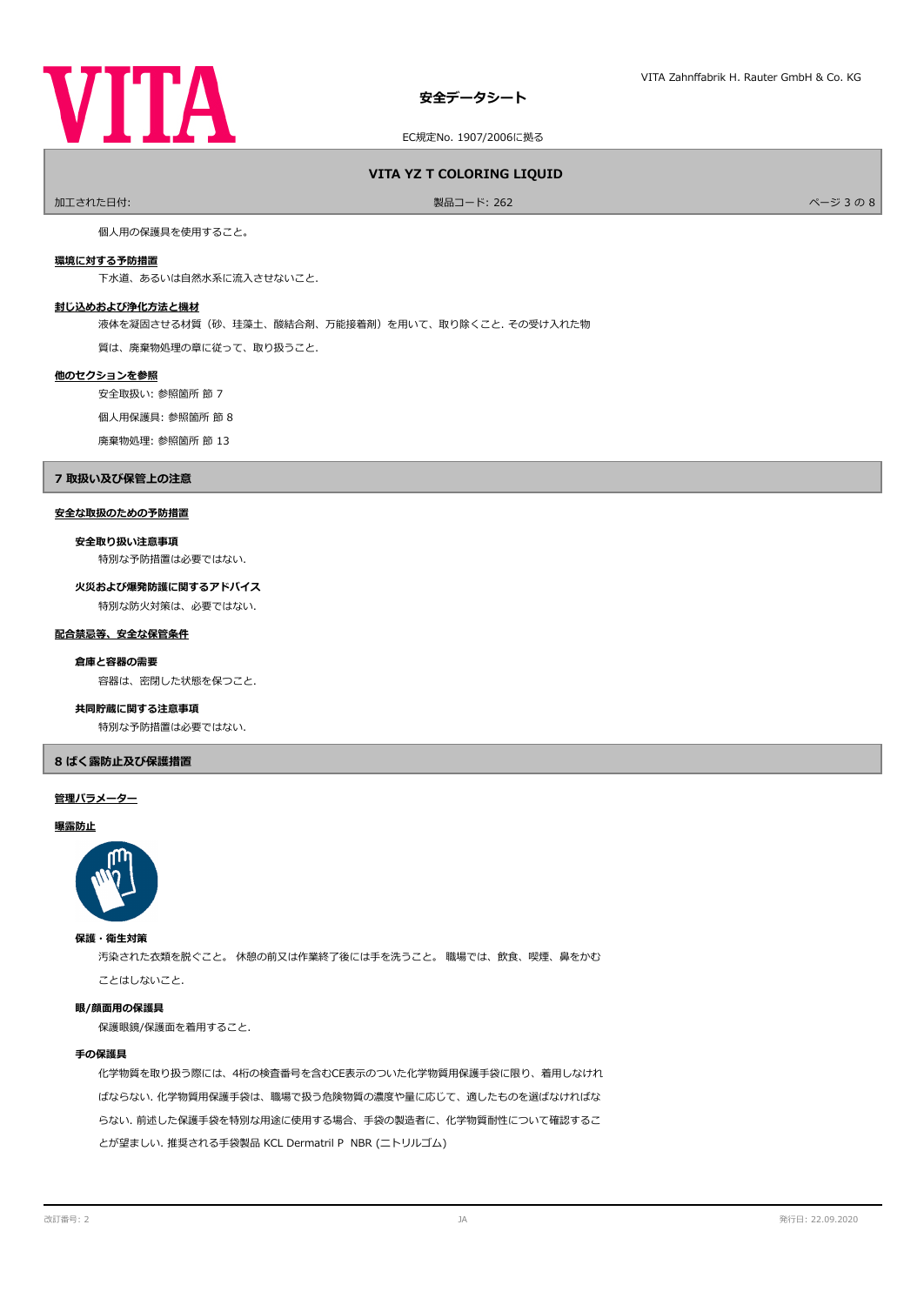

EC規定No. 1907/2006に拠る

### **VITA YZ T COLORING LIQUID**

**製品コード: 262** スピー・コード: インディアン 4 の 8

#### **皮膚の保護**

防護衣の使用。

#### **呼吸器の保護**

高濃度の箇所では、十分な換気と局所排気を行うこと。 職場の技術上の換気

### **9 物理的及び化学的性質**

| 基礎物理および化学特性の情報 |                       |     |                           |
|----------------|-----------------------|-----|---------------------------|
| 物質の状態:         |                       | 液体の |                           |
| 色:<br>臭い!      |                       | 特異臭 |                           |
| pH値:           |                       |     | 3,0                       |
| 状態の変化          |                       |     |                           |
| 融点:            |                       |     | 確定されていない                  |
| 沸点, 初留点及び沸騰範囲: |                       |     | $\overline{?}$            |
| 引火点:           |                       |     | $\overline{?}$            |
| 引火性            |                       |     |                           |
| 固体:            |                       |     | 非該当                       |
| ガス:            |                       |     | 非該当                       |
| 爆発特性           |                       |     |                           |
|                | その製品は、(で)ない:爆発の危険がある。 |     |                           |
| 爆発下限:          |                       |     | 確定されていない                  |
| 爆発上限:          |                       |     | 確定されていない                  |
| 自然発火温度         |                       |     |                           |
| 固体:            |                       |     | 非該当                       |
| ガス:            |                       |     | 非該当                       |
| 分解温度:          |                       |     | 確定されていない                  |
| 酸化特性           |                       |     |                           |
| 燃焼を促進しない。      |                       |     |                           |
| 蒸気圧:           |                       |     | $\le$ =1100 hPa           |
| (で 50 °C)      |                       |     |                           |
| 密度:            |                       |     | 1,16000 g/cm <sup>3</sup> |
| 水溶性:           |                       |     | いいえ                       |
| 溶媒に対する溶解性      |                       |     |                           |
| 確定されていない       |                       |     |                           |
| 水分配係数:         |                       |     | 確定されていない                  |
| 絶対粘度:          |                       |     | $3-5$ mPa $\cdot$ s       |
| 蒸気密度:          |                       |     | 確定されていない                  |
| 蒸発速度:          |                       |     | 確定されていない                  |
| その他の情報         |                       |     |                           |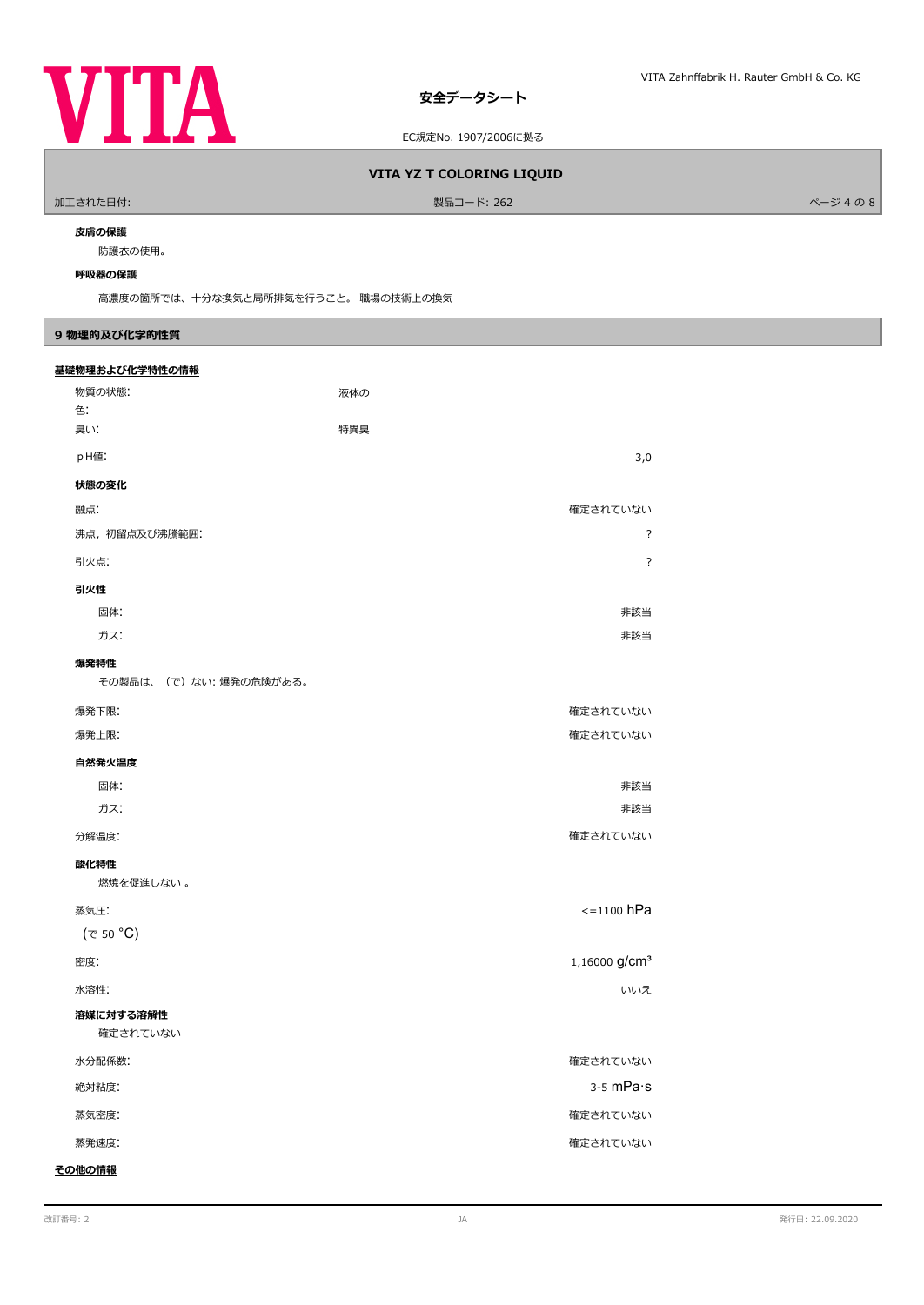

EC規定No. 1907/2006に拠る

### **VITA YZ T COLORING LIQUID**

加工された日付: 製品コード: 262 ページ 5 の 8

ール 国形分濃度: スペン しょうしょう しょうしょう しょうしょう しょうしゅん こうしょう しょうしゅん のりのり のりのり かんしょう しょうしょう しょうしょう

### **10 安定性及び反応性**

### **反応性**

規定に従って取扱い及び貯蔵される場合、有害反応はない。

#### **化学的安定性**

本製品を通常の常温で保管すると安定である。

#### **危険有害反応性の可能性**

知られた有害反応はない。

#### **避けるべき条件**

(一つも、何も、誰も)ない/(一つも、何も、誰も)ない

### **不適合物質**

情報は何もない.

#### **危険有害性のある分解生成物**

既に知られた有害分解製品はない。

#### **11 有害性情報**

### **毒性情報**

### **急性毒性**

入手可能なデータによれば、分類基準が満たされていない。

| CAS番号                                                                                                        | 化学名        |               |   |       |    |
|--------------------------------------------------------------------------------------------------------------|------------|---------------|---|-------|----|
|                                                                                                              | 曝露の経路      | 投与量           | 種 | 源泉、出典 | 方法 |
| reaction mass off 5-chloro-2-methyl-2H-isothiazol-3-one and 2-methyl-2H-isothiazol-3-one (3:1)<br>55965-84-9 |            |               |   |       |    |
|                                                                                                              | 経口の        | 急性毒性の推定       |   |       |    |
|                                                                                                              |            | 100           |   |       |    |
|                                                                                                              |            | mg/kg         |   |       |    |
|                                                                                                              | 皮膚の        | 50<br>急性毒性の推定 |   |       |    |
|                                                                                                              |            | mg/kg         |   |       |    |
|                                                                                                              | 吸い込んで 蒸気   | 急性毒性の推定       |   |       |    |
|                                                                                                              |            | $0,5$ mg/l    |   |       |    |
|                                                                                                              | 吸い込んで エアロゾ | 急性毒性の推定       |   |       |    |
|                                                                                                              | ル          | 0,05          |   |       |    |
|                                                                                                              |            | mg/l          |   |       |    |

### **刺激性及び腐食性**

入手可能なデータによれば、分類基準が満たされていない。

#### **感作性影響**

reaction mass off 5-chloro-2-methyl-2H-isothiazol-3-one and 2-methyl-2H-isothiazol-3-one (3:1)

を含む。 アレルギー反応を起こすことがある。

### **生殖における発ガン性/変異原性/有毒性の影響**

入手可能なデータによれば、分類基準が満たされていない。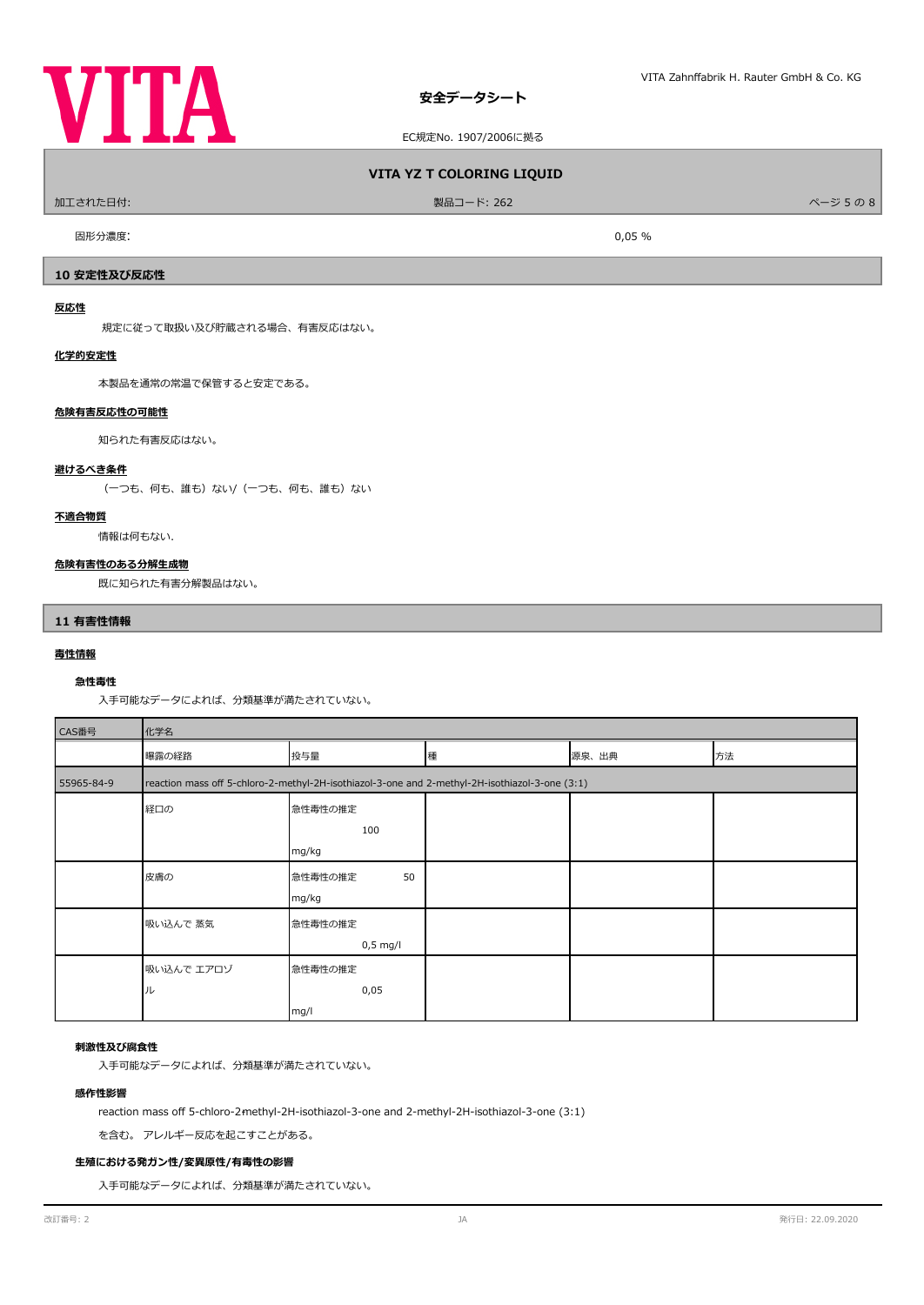

EC規定No. 1907/2006に拠る

### **VITA YZ T COLORING LIQUID**

加工された日付: 製品コード: 262 ページ 6 の 8

### **特定標的臓器毒性(単回暴露)**

入手可能なデータによれば、分類基準が満たされていない。

#### **特定標的臓器毒性(反復暴露)**

入手可能なデータによれば、分類基準が満たされていない。

#### **吸引性呼吸器有害性**

入手可能なデータによれば、分類基準が満たされていない。

#### **テストに関するその他のインフォーメーション**

この混合物はEC指令No 1272/2008 [CLP]において、危険性が無いと評価される.

### **12 環境影響情報**

### **毒性**

その製品は、(で)ない: 生態毒性。

#### **残留性と分解性**

その製品は、検査されなかった.

#### **生物蓄積性**

その製品は、検査されなかった.

#### **土壌中の移動度**

その製品は、検査されなかった.

### 情報は何もない. **他の有害影響**

#### **詳しい情報**

下水道、あるいは自然水系に流入させないこと. 地下/土壌に至らせてはならない.

#### **13 廃棄上の注意**

#### **廃棄物処理方法**

#### **廃棄の勧告**

下水道、あるいは自然水系に流入させないこと. 地下/土壌に至らせてはならない. 廃棄物は該当法規に従っ

### て廃棄すること。

### **汚染した包装**

汚染された包装は、物質そのものと同様に扱うこと.

#### **14 輸送上の注意**

### **海上輸送 (IMDG)**

| UN番号:                 | No dangerous good in sense off this transport regulation  |  |
|-----------------------|-----------------------------------------------------------|--|
| 正式の国連輸送名:             | No dangerous good in sense off this transport regulation. |  |
| 輸送における危険有害性クラス:       | No dangerous good in sense off this transport regulation. |  |
| 包装等級(PG):             | No dangerous good in sense off this transport regulation. |  |
| 空輸 (ICAO-TI/IATA-DGR) |                                                           |  |
| UN番号:                 | No dangerous good in sense off this transport regulation  |  |
| 正式の国連輸送名:             | No dangerous good in sense off this transport regulation. |  |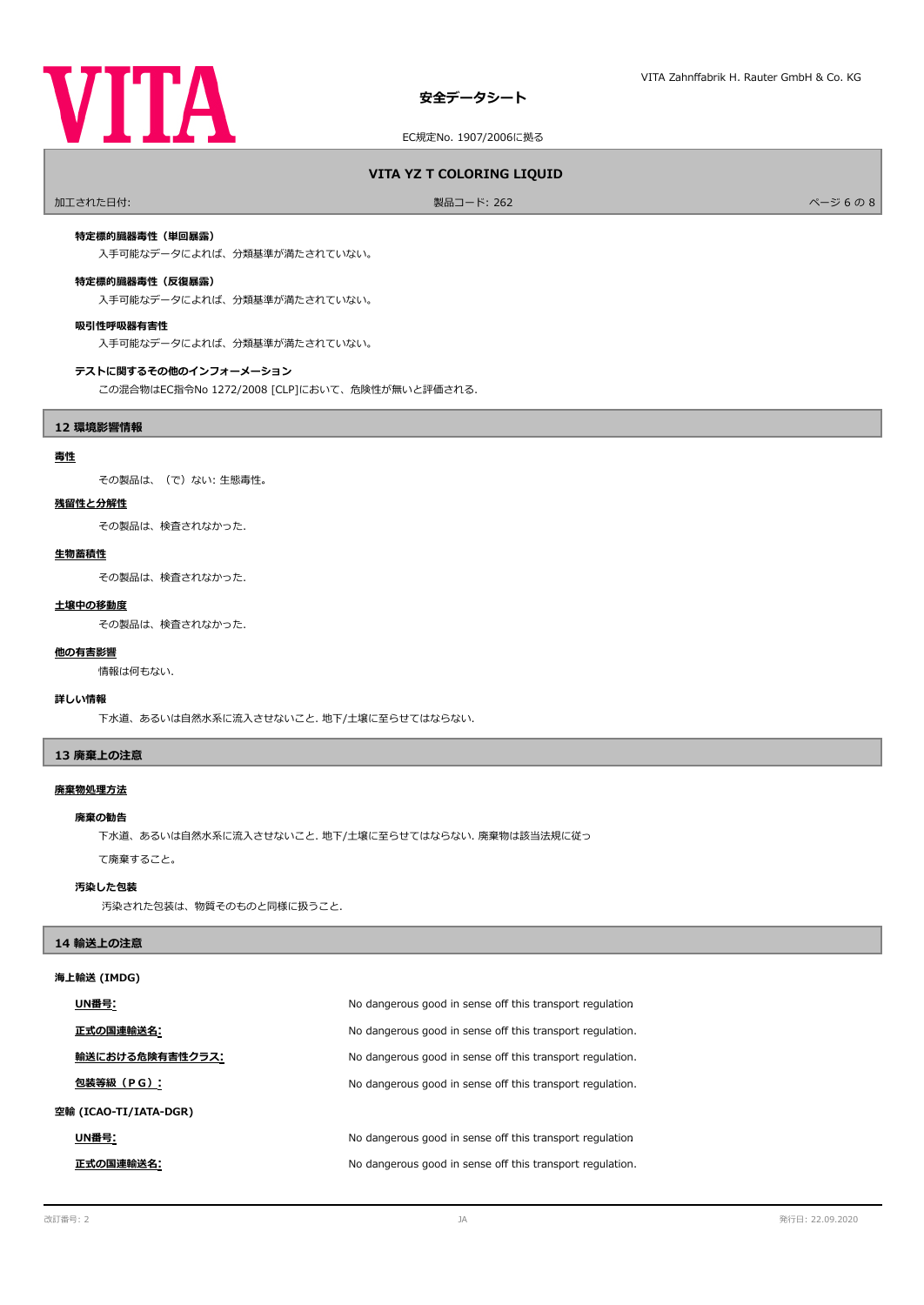

### EC規定No. 1907/2006に拠る

| VITA YZ T COLORING LIQUID                                                                |                                                           |         |  |
|------------------------------------------------------------------------------------------|-----------------------------------------------------------|---------|--|
| 加工された日付:                                                                                 | 製品コード: 262                                                | ページ 7の8 |  |
| <u>輸送における危険有害性クラス:</u>                                                                   | No dangerous good in sense off this transport regulation. |         |  |
| <u>包装等級(PG):</u>                                                                         | No dangerous good in sense off this transport regulation. |         |  |
| 環境危険有害性                                                                                  |                                                           |         |  |
| 環境に有害である:                                                                                | いいえ                                                       |         |  |
| 使用者のための特別な予防措置                                                                           |                                                           |         |  |
| 情報は何もない.                                                                                 |                                                           |         |  |
| <u>MARPOL 73/78 の付属文書 II および IBC Code に準拠するバルク輸送</u><br>非該当                              |                                                           |         |  |
|                                                                                          |                                                           |         |  |
| 15 適用法令                                                                                  |                                                           |         |  |
| <u>物質または混合物に固有の安全、健康および環境に関する規則/法律</u>                                                   |                                                           |         |  |
| 国内規定情報                                                                                   |                                                           |         |  |
| 水に与える有害性等級 (ドイツ):                                                                        | 3 - 水を非常に汚染する                                             |         |  |
| 皮膚吸収/感作:                                                                                 | アレルギー性過敏反応を起こします。                                         |         |  |
| 16 その他の情報                                                                                |                                                           |         |  |
| 略称と頭字語の説明                                                                                |                                                           |         |  |
| ADR: Accord européen sur le transport des marchandises dangereuses par Route             |                                                           |         |  |
| (European Agreement concerning the International Carriage off Dangerous Goods by Road)   |                                                           |         |  |
| IMDG: International Maritime Code ffor Dangerous Goods                                   |                                                           |         |  |
| IATA: International Air Transport Association                                            |                                                           |         |  |
| GHS: Globally Harmonized System off Classiffcation and Labelling off Chemicals           |                                                           |         |  |
| EINECS: European Inventory off Existing Commercial Chemical Substances                   |                                                           |         |  |
| ELINCS: European List off Notiffed Chemical Substances                                   |                                                           |         |  |
| CAS: Chemical Abstracts Service                                                          |                                                           |         |  |
| LC50: Lethal concentration, 50%                                                          |                                                           |         |  |
| LD50: Lethal dose, 50%                                                                   |                                                           |         |  |
| CLP: Classiffcation, labelling and Packaging                                             |                                                           |         |  |
| REACH: Registration, Evaluation and Authorization off Chemicals                          |                                                           |         |  |
| GHS: Globally Harmonised System off Classiffcation Labelling and Packaging off Chemicals |                                                           |         |  |
| <b>UN: United Nations</b>                                                                |                                                           |         |  |
| DNEL: Derived No Effect Level                                                            |                                                           |         |  |
| DMEL: Derived Minimal Effect Level                                                       |                                                           |         |  |
| PNEC: Predicted No Effect Concentration                                                  |                                                           |         |  |
| ATE: Acute toxicity estimate                                                             |                                                           |         |  |
| LL50: Lethal loading, 50%                                                                |                                                           |         |  |
| EL50: Effect loading, 50%                                                                |                                                           |         |  |
| EC50: Effective Concentration 50%                                                        |                                                           |         |  |
| ErC50: Effective Concentration 50%, growth rate                                          |                                                           |         |  |
| NOEC: No Observed Effect Concentration                                                   |                                                           |         |  |
| BCF: Bio-concentration ffactor                                                           |                                                           |         |  |